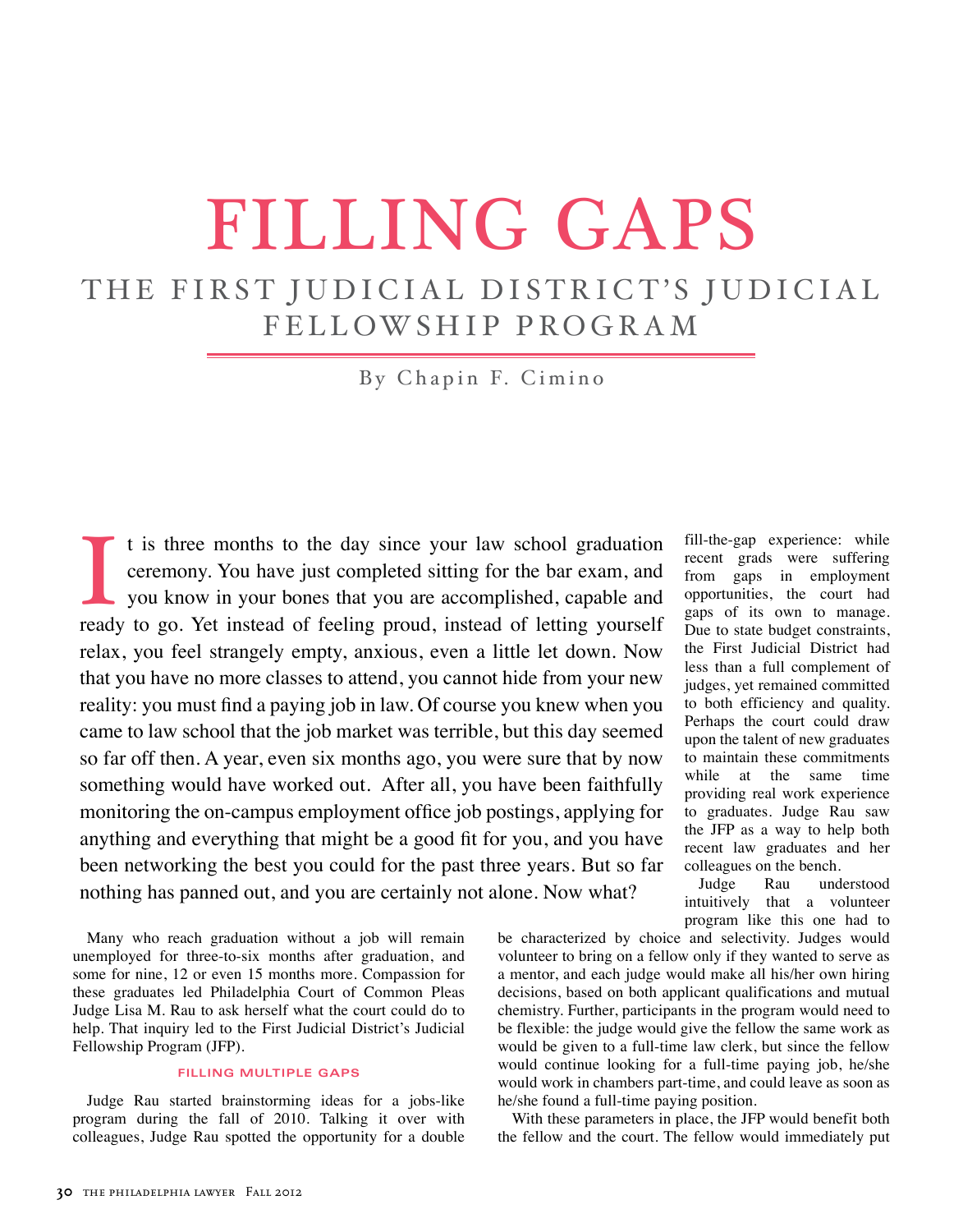

his/her law degree to work, preventing a resume gap, and would be actively cultivating contacts inside the Bar, expanding his/her network. The hiring judge in turn would benefit from energetic, fresh talent in chambers. And both fellow and judge would know they were performing a valuable public service.

Judge Rau took the idea to the court and to career planning offices at Drexel University Earle Mack School of Law, Temple University Beasley School of Law and University of Pennsylvania Law School. The reaction was unanimously positive. The law schools especially appreciated the idea since the lean hiring market demanded new approaches to career planning. The law schools well understood that traditional on-campus interviewing no longer yielded the kind of results it used to. So, despite the fact that well-watched metrics like *U.S. News and World Report* would not include a volunteer position like the fellowship in its annual ranking tally, the law schools were fully on board with the idea. Likewise, the court immediately saw its value and committed to bringing the JFP to fruition. President Judge Pamela Pryor Dembe called the program "a winner for both the courts and the new graduates."

#### **CREATING THE JFP**

As a first step, members of the three career planning offices, as well as several court administrators, Judge Rau, and her staff formed an organizing committee. Everyone recognized at the outset that, to be a success, the program had to essentially run itself, so as to not strain already overtaxed resources – of the courts, the law schools or the graduates. Technology helped. The committee developed an entirely self-executing electronic application process: an applicant emails materials directly to each judge, the judge makes her own choices about whom to interview and hire, and once an applicant is selected, the judge informs the court's office of human resources for record-keeping and programmonitoring. Additionally, applicants and judges can access program forms and information on the program's website. The program is as streamlined as possible.

It didn't take long before word of the JFP began to spread, and the young program began to grow. Villanova University School of Law came on board, as did the remaining Philadelphia-area law schools (Widener Law School, Rutgers School of Law – Camden and Penn State Dickinson School of Law). Because the JFP has

received inquiries from schools outside the region, the program is now open to all law school graduates.

### **SUCCESS STORY: FELLOWS GETTING JOBS, CREATING OPPORTUNITIES FOR NEW FELLOWS**

While retention of good talent is often a challenge, not so with the JFP. Indeed, the goal of the program is for each fellow to leave the program as soon as possible. Most fellows leave within months. "The new employers' gain is our loss," wrote one judge of her former two fellows, "but we are delighted to have our fellows springboard successfully into a paid position." Indeed, the program is working exactly as Judge Rau had hoped. Through February 2012, a remarkable 88 percent of fellows participating in the JFP left their fellowship for a paid legal job.

Perhaps the shortest fellowship on record was that of Rebecca Trela of Drexel University Earle Mack School of Law, who was working for Judge Rau. Rebecca applied for a fellowship in the spring of her third year of law school, eight weeks prior to graduation. "I had been interviewing, but nothing had yet worked out, and I didn't want to end up in a non-legal job with a gap on my resume. So I applied to become